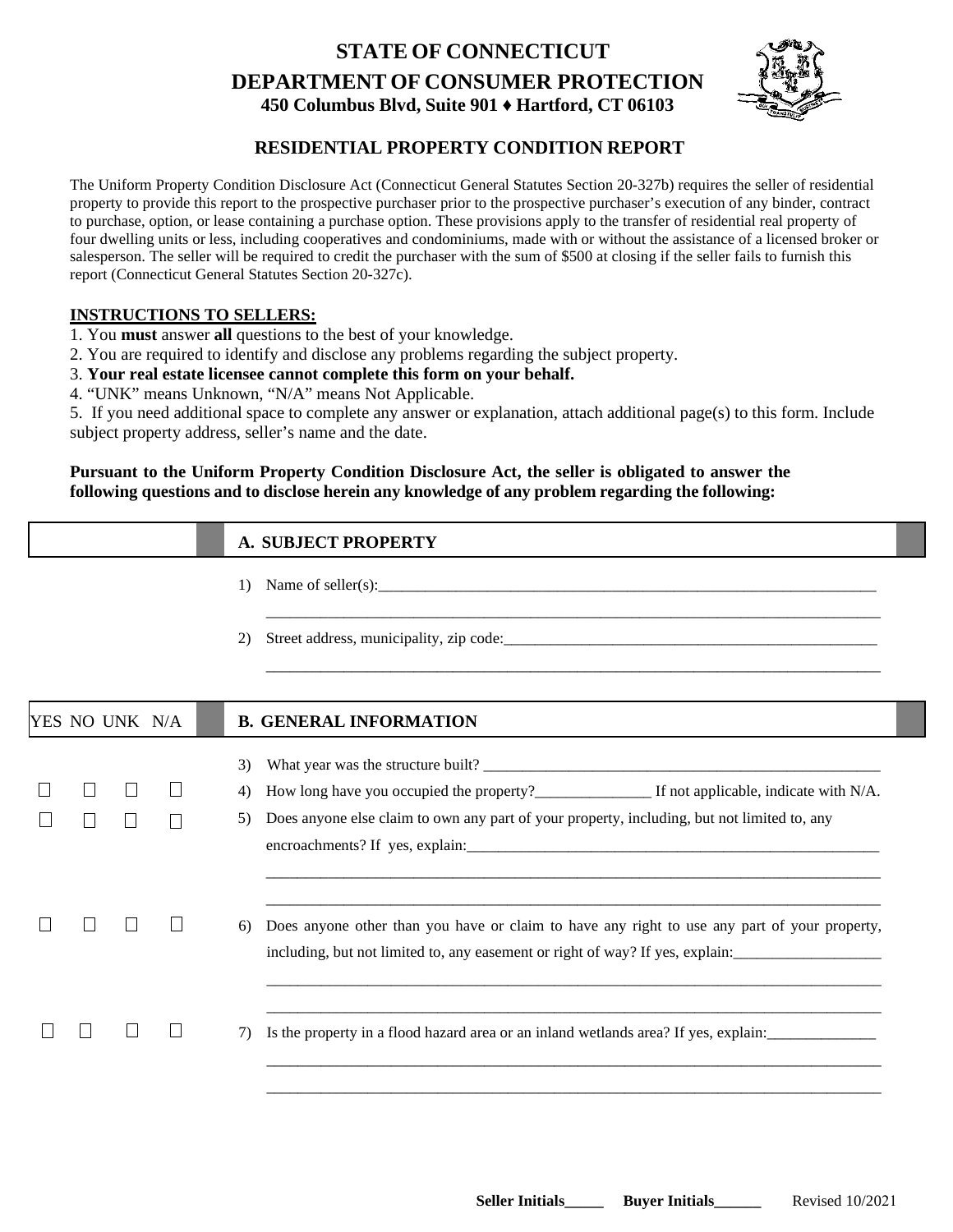|  | YES NO UNK N/A           |                 | <b>B. GENERAL INFORMATION (Continued)</b>                                                                                                                                                                                                                                                      |
|--|--------------------------|-----------------|------------------------------------------------------------------------------------------------------------------------------------------------------------------------------------------------------------------------------------------------------------------------------------------------|
|  |                          |                 | Are you aware of the presence of a dam on the property that has been or is required to be<br>8)<br>registered with the Department of Energy and Environmental Protection? If yes,                                                                                                              |
|  |                          |                 | Do you have any reason to believe that the municipality in which the subject property is located<br>9)<br>may impose any assessment for purposes such as sewer installation, sewer improvements, water<br>main installation, water main improvements, sidewalks or other improvements? If yes, |
|  |                          |                 | 10) Is the property located in a municipally designated village district, municipally designated historic<br>district, or listed on the National Register of Historic Places? If yes, explain:                                                                                                 |
|  | $\overline{\phantom{a}}$ | $\vert \ \vert$ | Note: Information concerning village districts and historic districts may be obtained from the<br>municipality's village district commission, if applicable.<br>11) Is the property located in a special tax district? If yes, explain:                                                        |
|  |                          |                 | 12) Is the property subject to any type of land use restrictions, other than those contained within the<br>property's chain of title or that are necessary to comply with state laws or municipal zoning? If                                                                                   |
|  |                          |                 | 13) Is the property located in a common interest community? If yes, is it subject to any community or<br>association dues or fees? Please explain: explain:                                                                                                                                    |
|  |                          |                 | 14) Do you have any knowledge of prior or pending litigation, government agency or administrative<br>actions, orders or liens on the property related to the release of any hazardous substance? If yes,                                                                                       |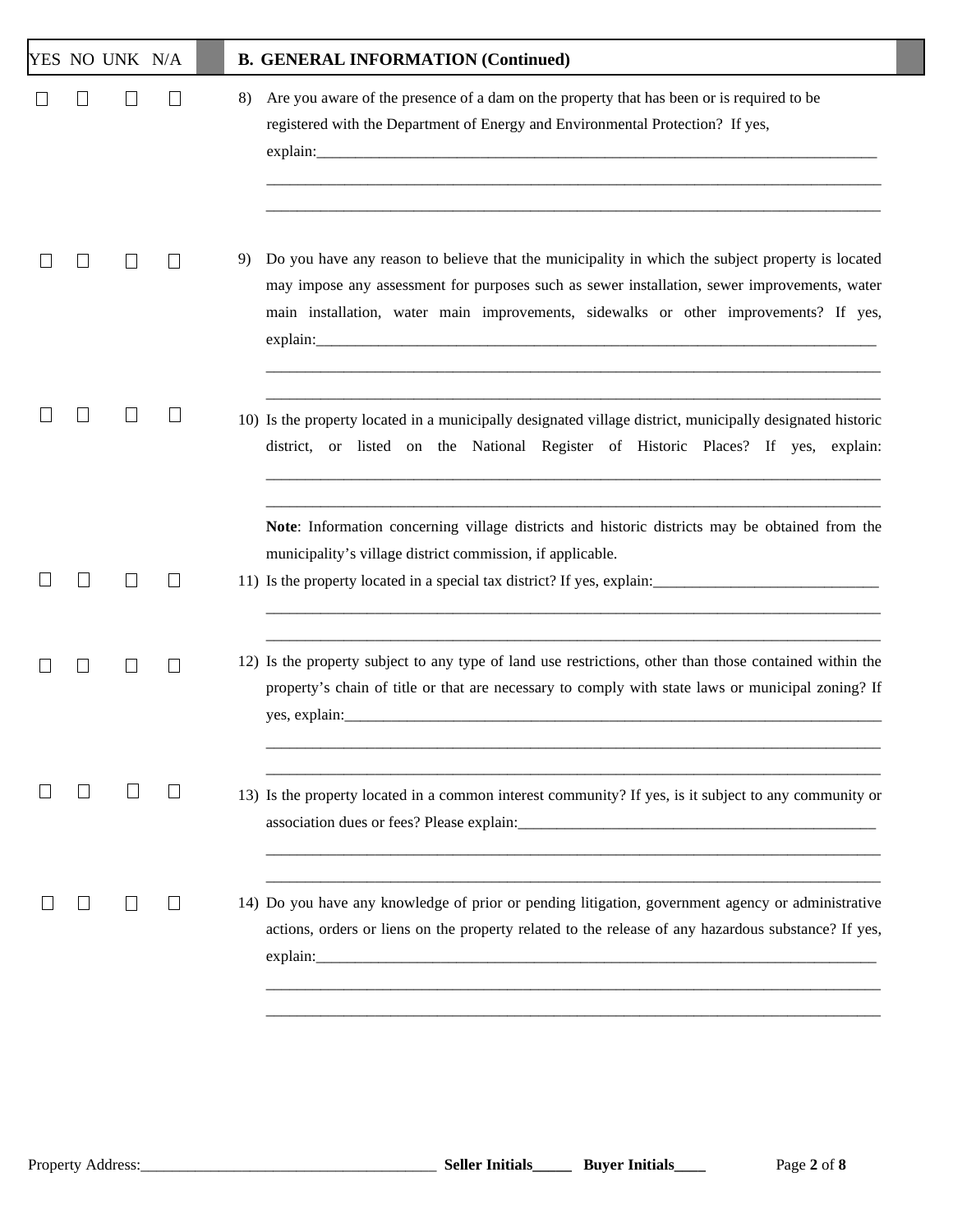## YES NO UNK N/A **C. LEASED EQUIPMENT**

15) Does the property include any leased or rented equipment that would necessitate or oblige either of the following: the assignment or transfer of the lease or rental agreement(s) to the buyer **or** the replacement or substitution of the equipment by the buyer? If yes, indicate by checking all items that apply:

- **Propane fuel tank** Water treatment system
- Water heater
- $\Box$  Security alarm system
- Fire alarm system
	- Satellite dish antenna
- Solar devices
	- Major appliances
		- Other\_\_\_\_\_\_\_\_\_\_\_\_\_\_\_\_\_\_\_\_\_\_\_\_\_\_\_\_\_\_\_\_

|  | YES NO UNK N/A           |              | D. MECHANICAL/ UTILITY SYSTEMS                                                                                                                                                                                                                                                                                             |
|--|--------------------------|--------------|----------------------------------------------------------------------------------------------------------------------------------------------------------------------------------------------------------------------------------------------------------------------------------------------------------------------------|
|  |                          | $\Box$       | explain: explain:                                                                                                                                                                                                                                                                                                          |
|  | $\overline{\phantom{0}}$ | $\mathbf{L}$ |                                                                                                                                                                                                                                                                                                                            |
|  | $\mathbf{L}$             |              | 18) Is there an underground storage tank? If yes, list the age of tank___________<br>and<br>location: experience and the contract of the contract of the contract of the contract of the contract of the contract of the contract of the contract of the contract of the contract of the contract of the contract of the c |
|  | $\mathbb{R}^n$           | $\Box$       | 19) Are you aware of any problems with the underground storage tank? If yes,                                                                                                                                                                                                                                               |
|  |                          |              | 20) During the time you have owned the property, has there ever been an underground storage tank<br>located on the property? If yes, has it been removed? $\Box$ Yes $\Box$ No<br>or business who removed such underground storage tank? __________________________                                                        |
|  |                          | $\mathbf{L}$ | Provide any and all written documentation of such removal within your control or possession by<br>attaching a copy of such documentation to this form.                                                                                                                                                                     |
|  |                          |              | 22) Plumbing system problems? If yes, explain:___________________________________                                                                                                                                                                                                                                          |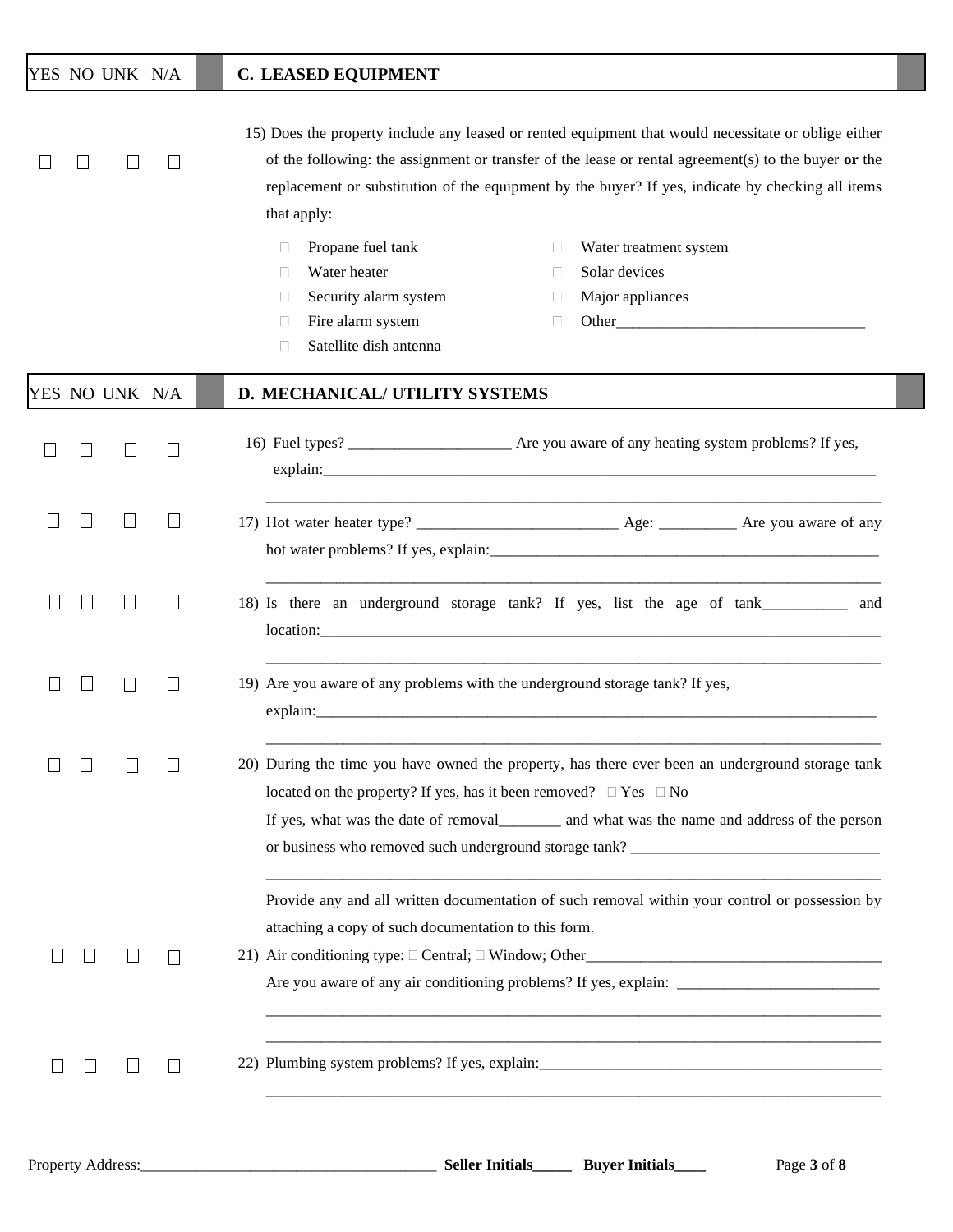|  |  | 25) Are there carbon monoxide or smoke detectors located in the dwelling on the property? If yes,<br>state the number of detectors and whether there have been problems with such<br>detectors: |
|--|--|-------------------------------------------------------------------------------------------------------------------------------------------------------------------------------------------------|
|  |  |                                                                                                                                                                                                 |

|  | YES NO UNK N/A |        | <b>E. WATER SYSTEM</b>                                                                                                                                                                                                            |
|--|----------------|--------|-----------------------------------------------------------------------------------------------------------------------------------------------------------------------------------------------------------------------------------|
|  |                |        | 28) If public water:                                                                                                                                                                                                              |
|  |                |        | a) Is there a separate expense/fee for water usage? If yes, is the expense/fee for water usage                                                                                                                                    |
|  |                |        | Are there unpaid water charges? If yes, state amount unpaid: ____________________<br>b)                                                                                                                                           |
|  |                |        | 29) If private well:<br>Has the well water been tested for contaminants/volatile organic compounds? If yes, attach a copy of<br>the report. If no report is available, provide name of entity that performed testing and describe |
|  |                | $\Box$ | If public water or private well: Are you aware of any problems with the well or with the water                                                                                                                                    |
|  | YES NO UNK N/A |        | F. SEWAGE DISPOSAL SYSTEM                                                                                                                                                                                                         |
|  |                |        |                                                                                                                                                                                                                                   |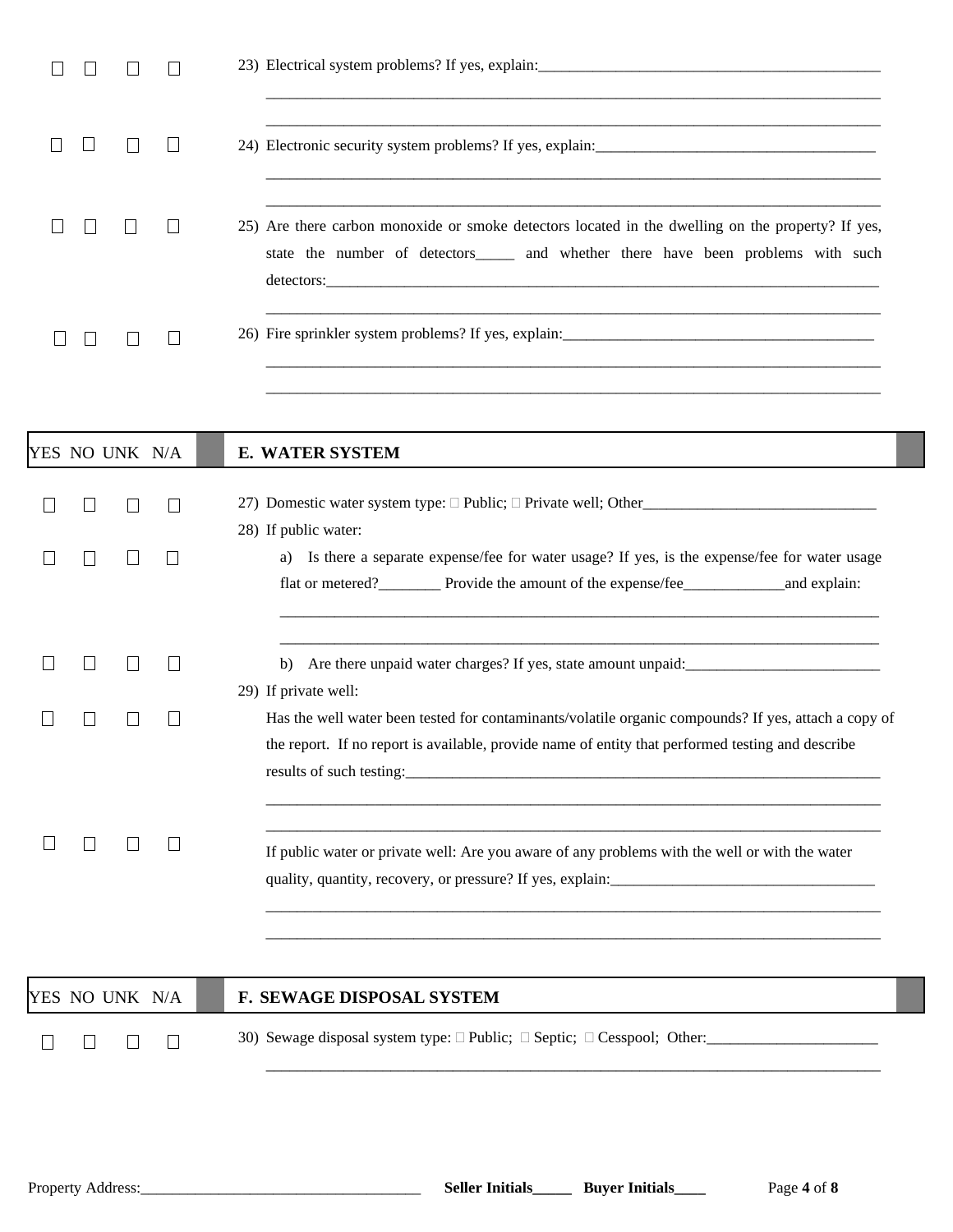|  |  |                       | 31) If public sewer:                                                              |
|--|--|-----------------------|-----------------------------------------------------------------------------------|
|  |  |                       | a) Is there a separate charge made for sewer use? If yes, is it flat or metered?  |
|  |  | b)                    |                                                                                   |
|  |  | C)<br>32) If private: |                                                                                   |
|  |  | a)                    |                                                                                   |
|  |  |                       |                                                                                   |
|  |  | C)                    | For any sewage system, are there problems? If yes, explain: _____________________ |
|  |  |                       |                                                                                   |

|  | YES NO UNK N/A | <b>G. ASBESTOS/LEAD</b>                                                      |  |  |  |  |  |  |  |  |
|--|----------------|------------------------------------------------------------------------------|--|--|--|--|--|--|--|--|
|  |                | 33) Are asbestos insulation or building materials present? If yes, location: |  |  |  |  |  |  |  |  |
|  |                |                                                                              |  |  |  |  |  |  |  |  |
|  |                |                                                                              |  |  |  |  |  |  |  |  |
|  |                |                                                                              |  |  |  |  |  |  |  |  |
|  | YES NO UNK N/A | H. BUILDING/ STRUCTURE/ IMPROVEMENTS                                         |  |  |  |  |  |  |  |  |
|  |                |                                                                              |  |  |  |  |  |  |  |  |
|  |                |                                                                              |  |  |  |  |  |  |  |  |
|  |                | 38) Basement water seepage/dampness? If yes, explain amount, frequency and   |  |  |  |  |  |  |  |  |
|  |                |                                                                              |  |  |  |  |  |  |  |  |
|  |                |                                                                              |  |  |  |  |  |  |  |  |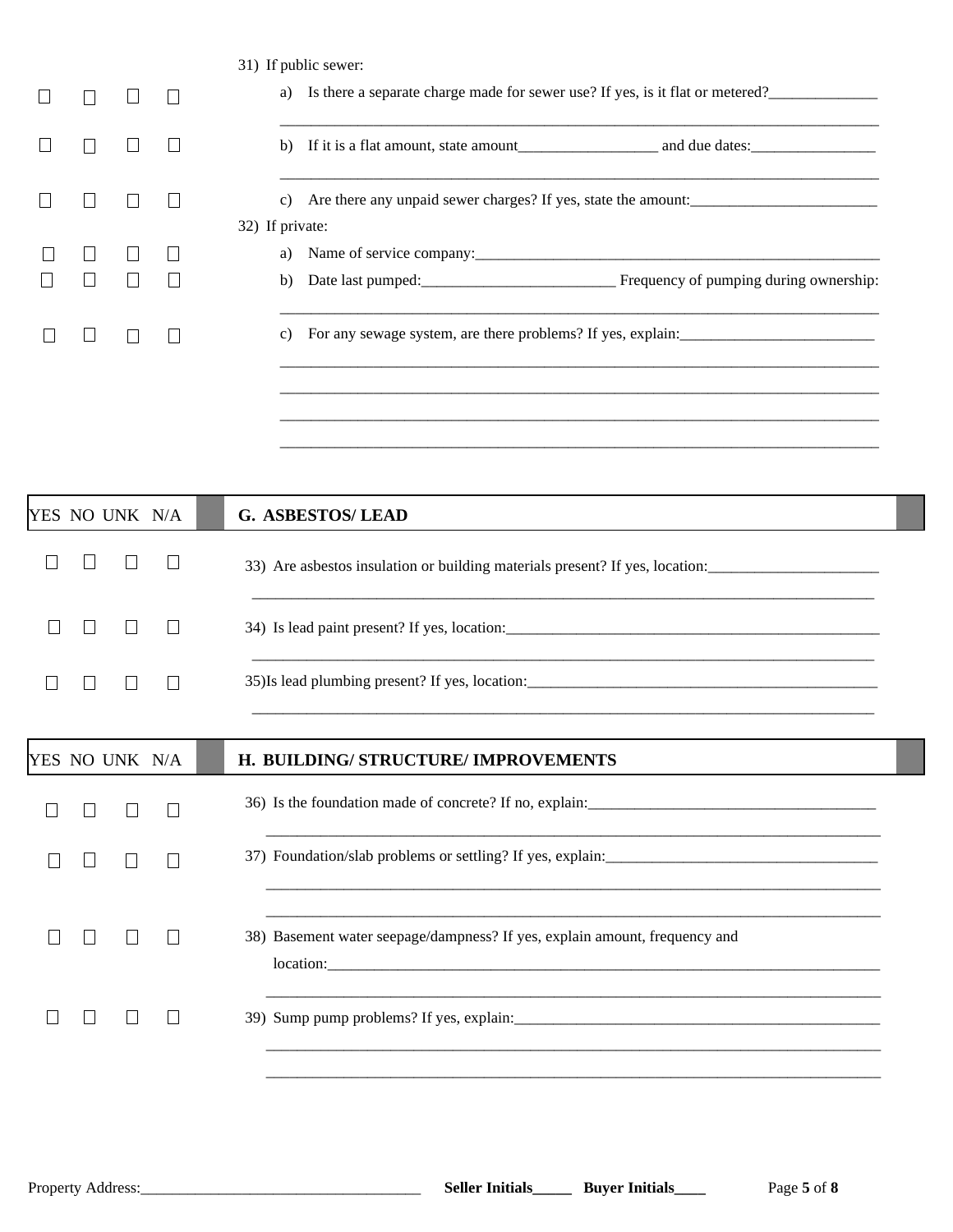|              |                |                   | 40) Do you have knowledge of any testing or inspection done by a licensed professional related to a<br>foundation on the property? If yes, disclose the testing or inspection method, the areas or<br>locations that were tested or inspected, the results of such testing or inspection and attach a copy<br>of the report concerning such testing or inspection. If no report is available, provide name of<br>entity that performed testing and describe results of such testing: |
|--------------|----------------|-------------------|--------------------------------------------------------------------------------------------------------------------------------------------------------------------------------------------------------------------------------------------------------------------------------------------------------------------------------------------------------------------------------------------------------------------------------------------------------------------------------------|
|              |                | $\Box$            | 41) Do you have knowledge of any repairs related to a foundation on the property? If yes, describe<br>such repairs, disclose the areas repaired and attach a copy of the report concerning such                                                                                                                                                                                                                                                                                      |
|              |                | $\mathbf{I}$      | 42) Do you have any knowledge related to the presence of pyrrhotite in a foundation on the property?<br>If yes, explain: $\frac{1}{2}$ explain:                                                                                                                                                                                                                                                                                                                                      |
|              |                | $\perp$           |                                                                                                                                                                                                                                                                                                                                                                                                                                                                                      |
|              |                |                   | 43) Roof type: _______________________________; Age:____________________________                                                                                                                                                                                                                                                                                                                                                                                                     |
|              |                |                   |                                                                                                                                                                                                                                                                                                                                                                                                                                                                                      |
|              |                | $\perp$           |                                                                                                                                                                                                                                                                                                                                                                                                                                                                                      |
|              |                |                   | 46) Chimney, fireplace, wood or coal stove problems? If yes, explain:                                                                                                                                                                                                                                                                                                                                                                                                                |
|              |                |                   |                                                                                                                                                                                                                                                                                                                                                                                                                                                                                      |
|              | YES NO UNK N/A |                   | H. BUILDING/STRUCTURE/IMPROVEMENTS (Continued)                                                                                                                                                                                                                                                                                                                                                                                                                                       |
|              |                | $\Box$            | 48) If patio/deck is constructed of wood, is the wood treated or untreated?                                                                                                                                                                                                                                                                                                                                                                                                          |
| $\mathsf{L}$ |                | $\mathbf{L}$      |                                                                                                                                                                                                                                                                                                                                                                                                                                                                                      |
|              |                |                   |                                                                                                                                                                                                                                                                                                                                                                                                                                                                                      |
|              |                | $\perp$           |                                                                                                                                                                                                                                                                                                                                                                                                                                                                                      |
| $\Box$       | $\mathbf{L}$   | $\vert \ \ \vert$ | 52) Fire and/or smoke damage? If yes, explain: __________________________________                                                                                                                                                                                                                                                                                                                                                                                                    |
|              |                |                   | 53) Termite, insect, rodent or pest infestation problems? If yes, explain:                                                                                                                                                                                                                                                                                                                                                                                                           |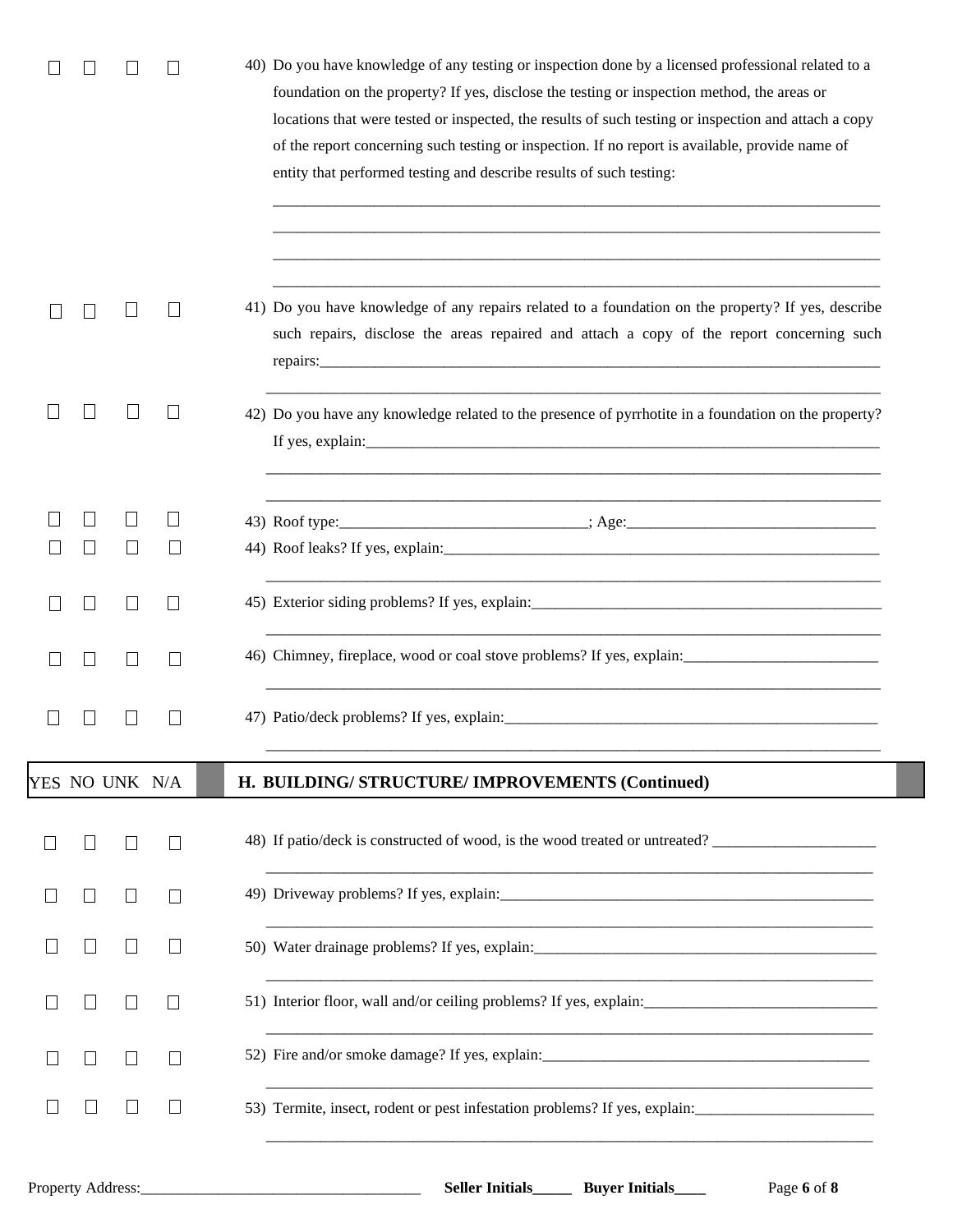|  |  | 55) Is the structure(s) insulated? If yes, type: _______________________; location: ________________                                                                                             |
|--|--|--------------------------------------------------------------------------------------------------------------------------------------------------------------------------------------------------|
|  |  | 56) Has a test for radon been performed? If yes, attach copy of the report. If no report is available,<br>provide the name of entity that performed the testing and describe the results of such |
|  |  |                                                                                                                                                                                                  |
|  |  | 58) Has a radon control system been in place in the previous 12 months? If yes,                                                                                                                  |

The seller should attach additional pages, if necessary, to further explain any item(s) above. Indicate here the number of additional pages attached: \_\_\_\_\_\_

## *Questions or Comments? Consumer Problems? Visit the Department of Consumer Protection website at: www.ct.gov/dcp*

## **IMPORTANT INFORMATION**

## **(A) Responsibilities of Real Estate Brokers**

This report in no way relieves a real estate broker of his or her obligation under the provisions of section 20-328-5a of the Regulations of Connecticut State Agencies to disclose any material facts. Failure to do so could result in punitive action taken against the broker, such as fines, suspension or revocation of license.

#### **(B) Statements Not to Constitute a Warranty**

Any representations made by the seller on the written residential property condition report shall not constitute a warranty to the buyer.

#### **(C) Nature of Report**

This Residential Property Condition Report is not a substitute for inspections, tests, and other methods of determining the physical condition of the property.

#### **(D) Information on the Residence of Convicted Felons**

Information concerning the residence address of a person convicted of a crime may be available from law enforcement agencies or the Department of Public Safety.

#### **(E) Building Permits and Certificates of Occupancy**

Prospective buyers should consult with the municipal building official in the municipality in which the property is located to confirm that building permits and certificates of occupancy have been issued for work on the property.

## **(F) Home Inspection**

Buyers should have the property inspected by a licensed home inspector.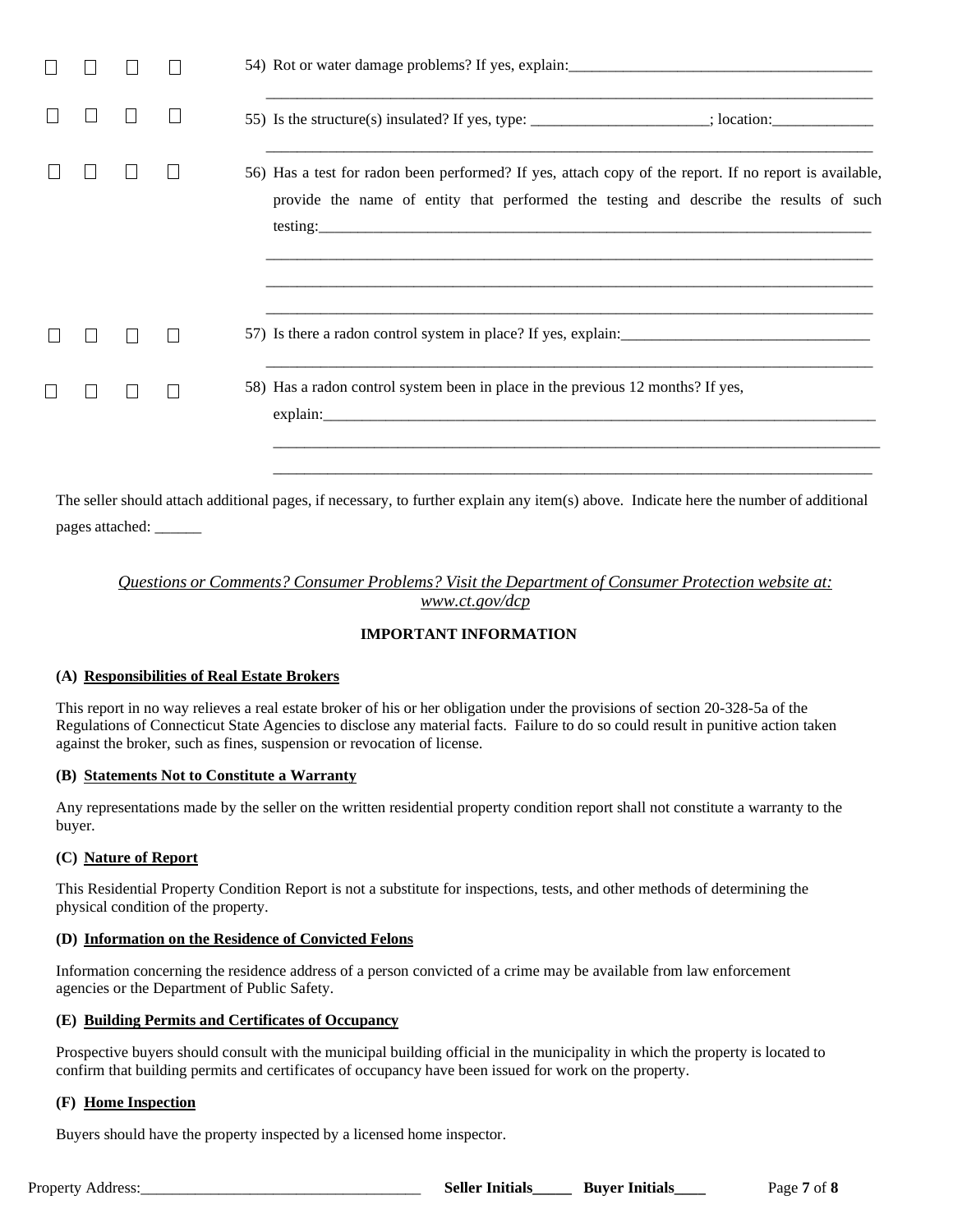## **(G) Concrete Foundation**

Prospective buyers may have a concrete foundation inspected by a licensed professional engineer who is a structural engineer for deterioration of the foundation due to the presence of pyrrhotite.

### **(H) Dam**

Information concerning the registration and categorization of a dam on the property may be obtained from the Department of Energy and Environmental Protection.

## **(I) Buyer's Certification**

The buyer is urged to carefully inspect the property and, if desired, to have the property inspected by an expert. The buyer understands that there are areas of the property for which the seller has no knowledge and that this report does not encompass those areas. The buyer also acknowledges that the buyer has read and received a signed copy of this report from the seller or seller's agent.

| Date | <b>Buver</b> |                  | <b>Buver</b> |                   |  |
|------|--------------|------------------|--------------|-------------------|--|
|      |              | <b>Signature</b> |              | <b>Print Name</b> |  |
| Date | <b>Buver</b> |                  | <b>Buver</b> |                   |  |
|      |              | <b>Signature</b> |              | <b>Print Name</b> |  |

## **(J) Seller's Certification**

To the extent of the seller(s) knowledge as a property owner, the seller acknowledges that the information contained above is true and accurate for those areas of the property listed. In the event a real estate broker or salesperson is utilized, the seller authorizes the brokers or salespersons to provide the above information to prospective buyers, selling agents or buyer's agents.

| Date        | <b>Seller</b> |                  | <b>Seller</b> |                   |  |
|-------------|---------------|------------------|---------------|-------------------|--|
|             |               | <b>Signature</b> |               | <b>Print Name</b> |  |
| <b>Date</b> | Seller        |                  | <b>Seller</b> |                   |  |
|             |               | <b>Signature</b> |               | <b>Print Name</b> |  |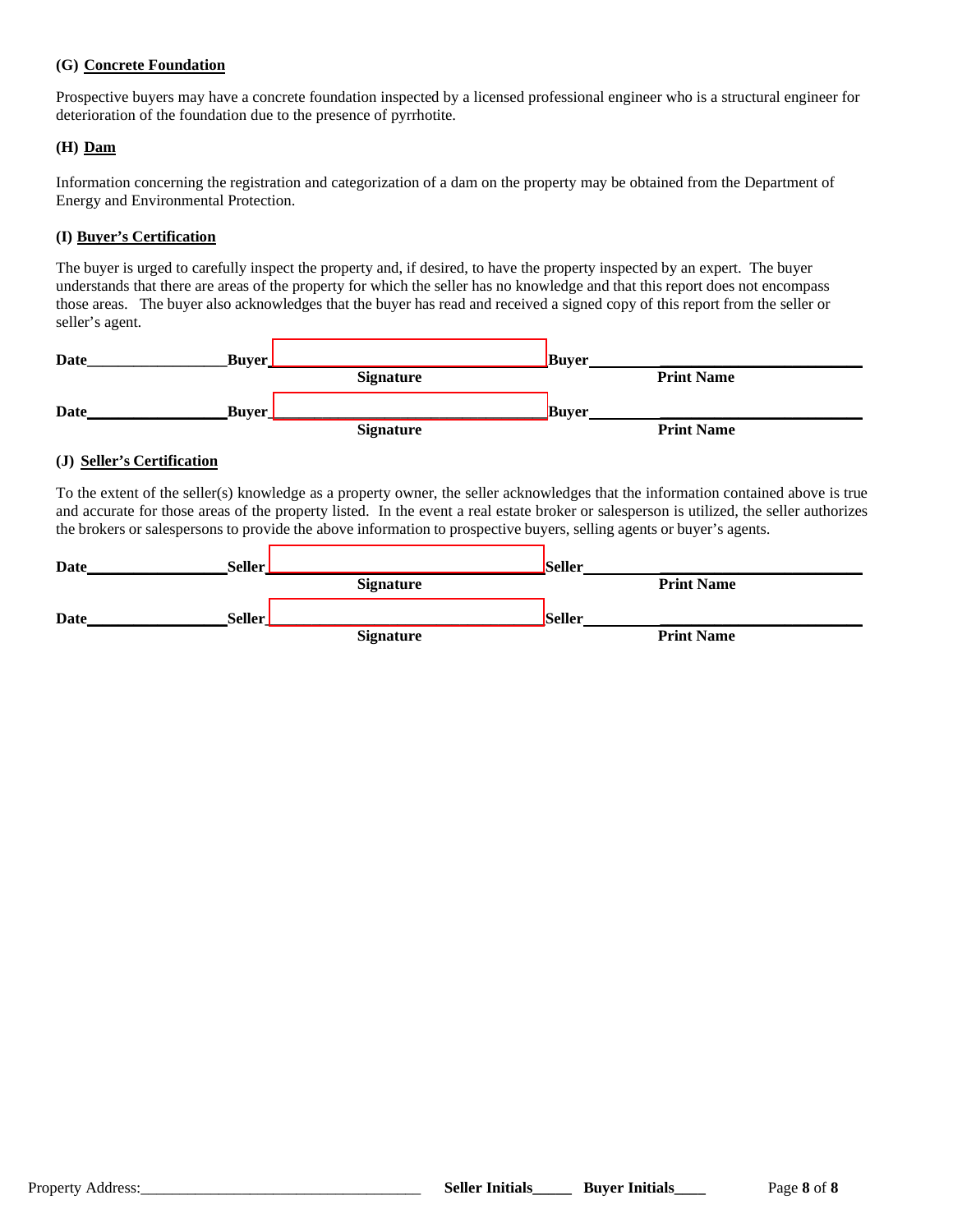# **STATE OF CONNECTICUT DEPARTMENT OF CONSUMER PROTECTION 450 Columbus Blvd, Suite 901 ♦ Hartford, CT 06103**



# **RESIDENTIAL FOUNDATION CONDITION REPORT**

This report must be filled out for the transfer of residential property located in a town determined by the Capitol Region Council of Governments to be affected, or potentially affected, by crumbling foundations **and** that was acquired by: (1) a political subdivision of this state; (2) a judgment of strict foreclosure; (3) foreclosure by sale; or (4) a deed in lieu of foreclosure. The owner or political subdivision shall make the disclosures below to the prospective purchaser of such property prior to the prospective purchaser's execution of any binder, contract to purchase, option, or lease containing a purchase option. The seller is required to credit the purchaser with the sum of \$500 at closing if the seller fails to furnish this report (C.G.S. Section 20-327c).

# **A list of affected or potentially affected towns may be found at [http://crcog.org/crumbling-foundations/realestatemap/.](http://crcog.org/crumbling-foundations/realestatemap/)**

# **INSTRUCTIONS TO SELLERS:**

- 1. You **must** answer **all** questions to the best of your knowledge.
- 2. You are not required to undertake investigations or inspections of the foundation to verify your answers.
- 3. **Your real estate licensee cannot complete this form on your behalf.**
- 4. "UNK" means Unknown, "N/A" means Not Applicable.

5. If you need additional space to complete any answer or explanation, attach additional page(s) to this form. Include the subject property address, seller's name and the date on all additional pages.

# **Pursuant to the Uniform Property Condition Disclosure Act, the seller is obligated to answer the following questions and to disclose any knowledge of any problem regarding the following:**

|                | <b>A. SUBJECT PROPERTY</b>                                                                                                                                                                                       |
|----------------|------------------------------------------------------------------------------------------------------------------------------------------------------------------------------------------------------------------|
|                | 1)                                                                                                                                                                                                               |
|                | and the state of the state of the state of the state of the state of the state of the state of the state of the<br>2)                                                                                            |
| YES NO UNK N/A | <b>B. INFORMATION ABOUT THE FOUNDATION</b>                                                                                                                                                                       |
|                | Do you have any knowledge related to the presence of pyrrhotite in any concrete foundation on the subject<br>3)                                                                                                  |
|                | Are you aware of any damage or deterioration in any concrete foundation on the subject property,<br>4)<br>including, but not limited to, any damage or deterioration caused by the presence of pyrrhotite in any |
|                |                                                                                                                                                                                                                  |